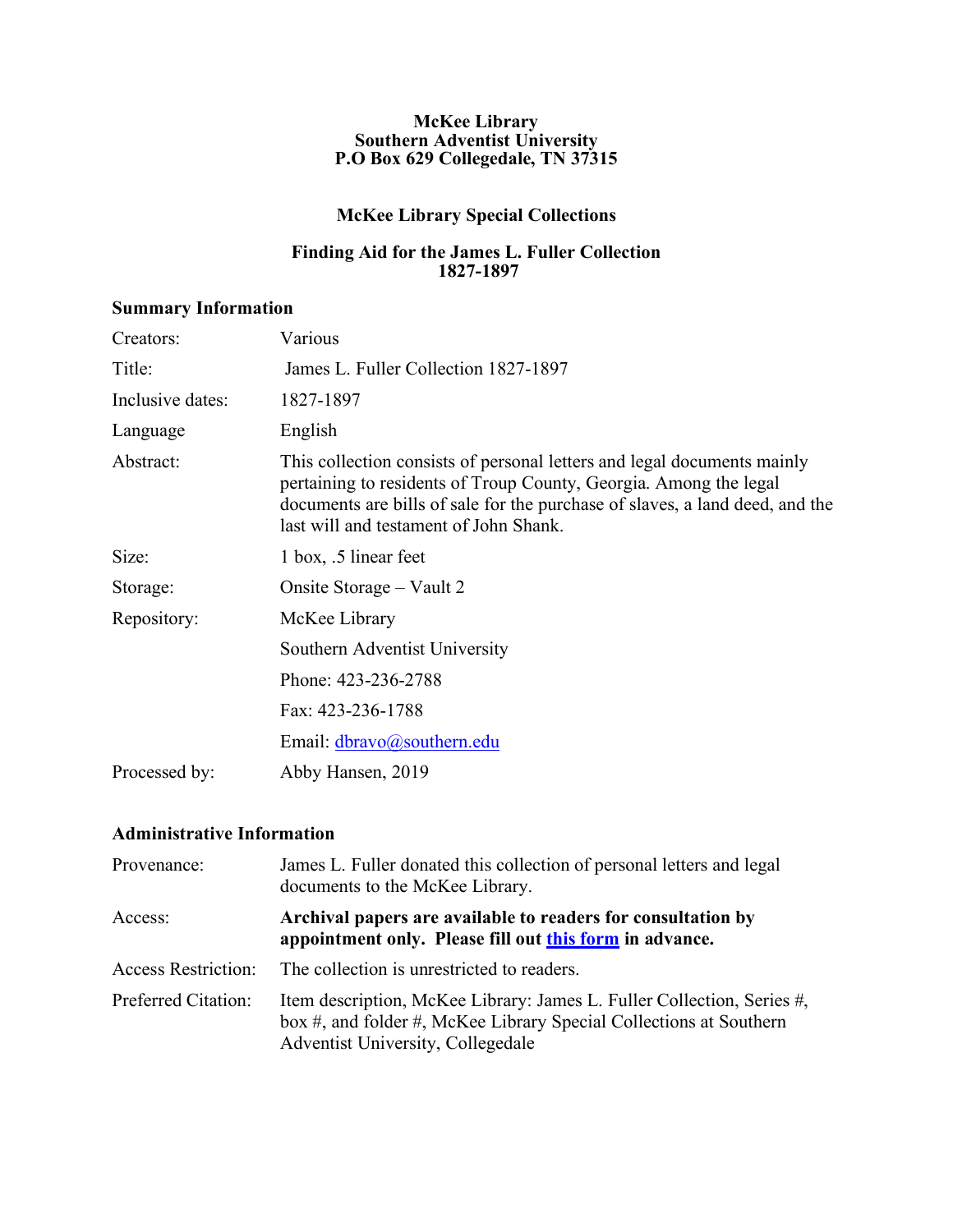### **Biography**

These documents were recovered in the summer of 2019. A note was included within the papers requesting their return to James L. Fuller if deemed of no use to the library. Additional information about the donation has not been recovered at this time.

The documents and letters in this collection provide a narrow window into the lives of their creators. Many of them pertain to John Shank and his family, including a promissory note to his son, John A. Shank, and a letter to Ida, believed to be his granddaughter. Further biographical information about the people within these documents has not been verified at this time.

#### **Collection Scope and Content Note**

• **Series 1: Personal Correspondence, 1891 – 1897 (.25 box, .125 linear ft.)**

This series contains two handwritten letters. The first correspondence is from E.H. Potts to J.R. Hales, dated March of 1891. The second letter was written by J.D. Walker in Portland, Oregon to a Miss Ida in March of 1897.

#### • **Series 2: Legal Documents, 1827 – 1879 (.75 box, .375 linear ft.)**

This series contains legal documents pertaining to residents Troup County, Georgia, with one bill of sale located in Lawrence County, Georgia. Among the documents are bills of sale for the purchase of slaves, the last will and testament of John Shank, a promissory note to John A. Shank, a deed to a plot of 202.5 acres, a document from the Executive Department of Georgia, and an annual tax forms worksheet.

#### **Processing**

Materials have been rearranged from their original order. Folded items were flattened. Materials were placed in new acid-free folders and boxes.

# **Contents list Series 1: Personal Correspondence, 1891 – 1897 Series Box Folder Contents** 1 1 1 Handwritten letter from E.H. Potts to J.R. Hales (1891 March 24) 1 1 2 Handwritten letter from J.D. Walker to a Miss Ida (1897 March 17) **Series 2: Legal Documents, 1827 – 1879 Series Box Folder Contents** 2 1 3 Bill of sale for a slave girl named Betsy from the Bassetts to Jack Cony (1827 June 9) 2 1 4 Bill of sale for a slave girl named Jane from James Lock to Joel Coney (1831 December 13)